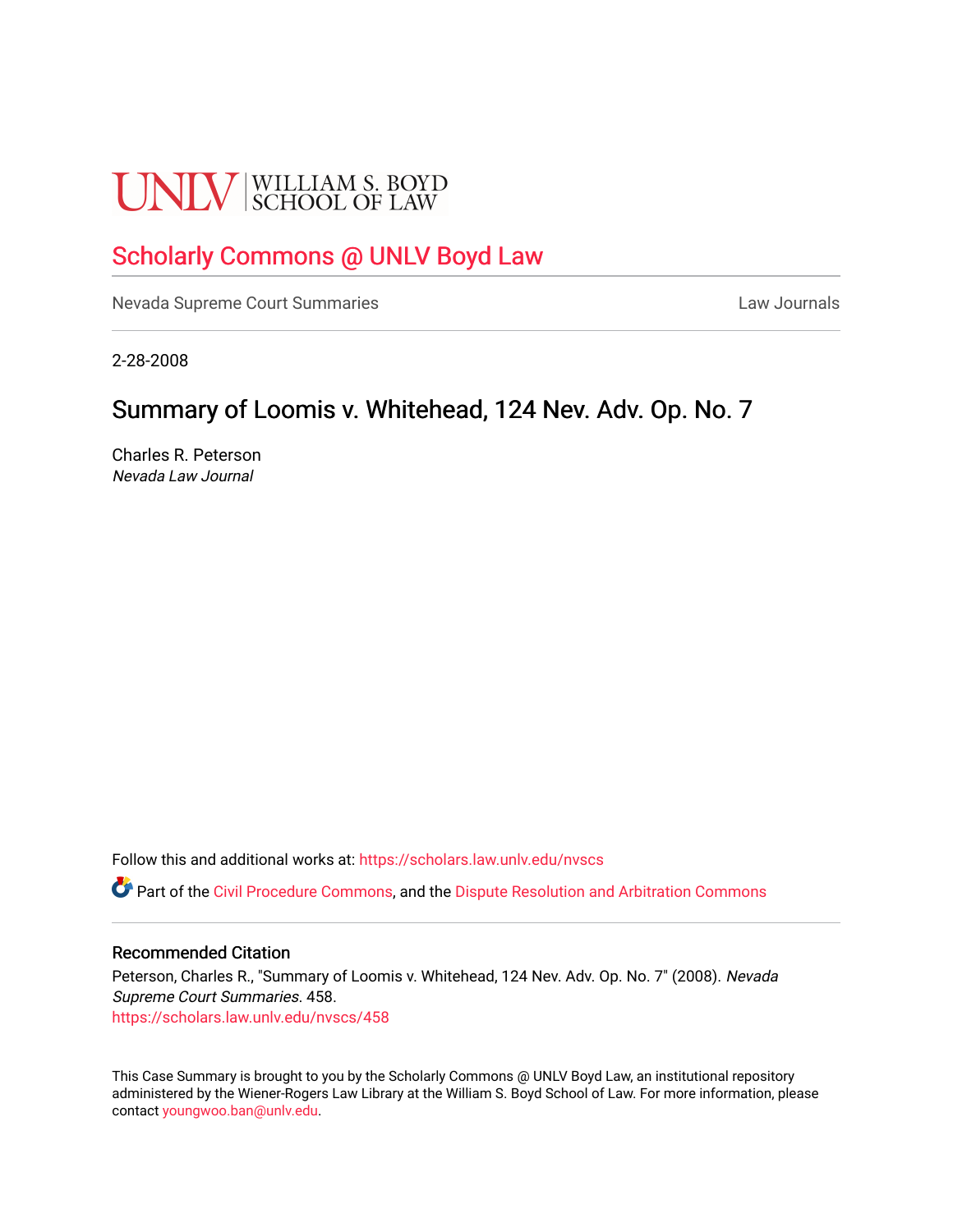## *Loomis v. Whitehead***, 124 Nev. Adv. Op. No. 7 (February 28, 2008)[1](#page-1-0)**

## **CIVIL PROCEDURE – SUITS BY UNREGISTERED FICTICIOUS NAME PARTNERSHIPS**

#### **Summary**

Appeal from an order granting partial summary judgment in a contract action. Summary judgment was based on NRS 602.070, barring persons who fail to file a fictitious name certificate from suing on any contract or agreement made under the fictitious name. Nevada Supreme Court (the "Court") reversed and remanded.

#### **Disposition/Outcome**

The Court concluded that "NRS 602.070 does not bar the partners from bringing the action so long as the partners did not conduct business or enter into an agreement under the fictitious name or otherwise mislead the other party into thinking that he was doing business with some entity other than the partners themselves."<sup>[2](#page-1-1)</sup>

#### **Factual and Procedural History**

Appellants ran a cattle business in Elko County, Nevada. They ran the business as a partnership, with one partner funding the operation and the other partner caring for the day-to-day operations. The partners shared the profits equally. The partners often referred to themselves as the "52 Cattle Company." However, the partners had no formal partnership agreement and did not file a certificate to register their partnership name pursuant to NRS 602.010.

In 2003, one of the partners approached appellee's foreman proposing an arrangement, under which the appellee would look over the cattle for the winter and receive a fee for his services. The foreman entered into the agreement on appellee's behalf. During the negotiations, there was no mention of 52 Cattle Company. Later, appellee was informed that the cattle belonged to the Partnership.

Upon an inspection of the cattle during the winter, the partners found that most of their cattle were either dead or starving. They paid appellee for his services up to that point, removed their cattle, and brought this suit.

The district court entered summary judgment on appellee's behalf because it found that under NRS 602.070 the partners could not bring the suit because they had not registered their fictitious partnership name. The partners appealed that decision.

#### **Discussion**

 $\overline{a}$ 

NRS 602.070 provides that:

"No action may be commenced or maintained by any person mentioned in NRS 602.010 [requiring registration of fictitious business names], or by an

<span id="page-1-0"></span><sup>&</sup>lt;sup>1</sup> By Charles R. Peterson.

<span id="page-1-1"></span> $2$  Loomis v. Whitehead, 124 Nev. Adv. Op. No. 7, 1 (2008).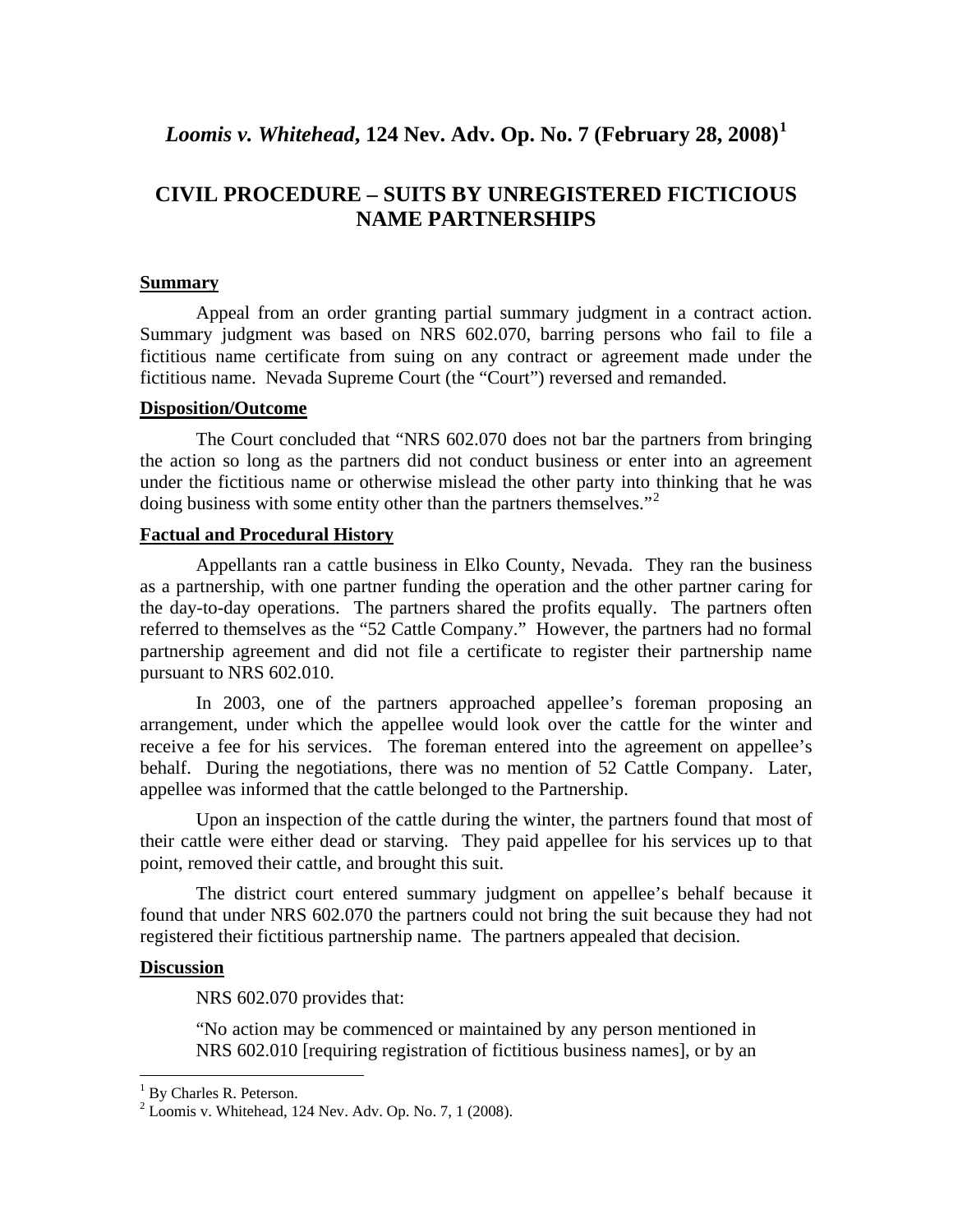assignee of such a person, upon or on account of any contract made or transactions had under the assumed or fictitious name, or upon or on account of any cause of action arising or growing out of the business."

The Court first stated that "[w]hen looking at a statute's language, this court is bound to follow the statute's plain meaning, unless the plain meaning was clearly not intended."[3](#page-2-0) The court decided that appellee was in no way misled into thinking that he was doing business with 52 Cattle Company. Therefore, there was no reliance and to allow this statute to bar recovery would be exalting form over substance.

The Court adopted the majority's rule from *Brad Associates v. Nevada Federal Financial*, 109 Nev. 145, 149, 848 P.2d 1064, 1066 (1993), that NRS 602.010 did not apply to situations in which individual partners personally contracted with a third party. The Court stated that this rule looks to "the purpose of the statute to achieve the result the statute was designed to effect – fraud prevention and the provision of public information."<sup>[4](#page-2-1)</sup>

The Court ended by restricting its decision, finding that "maintenance of an action by an unregistered partnership, if the business was conducted under the partnership's name . . . clearly violates NRS 602.070."<sup>[5](#page-2-2)</sup>

#### **Dissenting Opinion**

The dissent argues first that the Court shouldn't focus on if the action arose from a contract made *under* the fictitious name and should instead focus on the second half of NRS 602.070, which precludes persons maintaining actions "arising or growing out of the business conducted" under the fictitious name. The dissent argued that the facts showed that this action arose from the business conducted under the 52 Cattle Company name.

The dissent supplements this by arguing that the majority should not have gone past the plain language of the statute because the language is clear on its face and the dissent criticizes the majority for simply stating that the statutes are ambiguous without supporting that assertion. The dissent argues that the because the majority rule in *Brad* looked at the purpose of 602.070 and the dissent looked at the plain language, the majority is confused when it applies the majority rule from *Brad* but would limit that by the rule enunciated in *Brad*'s dissent.

The dissent would reverse that part of *Brad* that decided the purpose of NRS 602.070 should govern over the plain language of the statute.

#### **Conclusion**

 The Court reversed the district court's partial summary judgment and remanded for trial because "while the lawsuit between Loomis and Whitehead involved partnership

1

<span id="page-2-0"></span><sup>3</sup> *Id.* at 6. 4 *Id.* at 8. <sup>5</sup> *Id.*

<span id="page-2-1"></span>

<span id="page-2-2"></span>